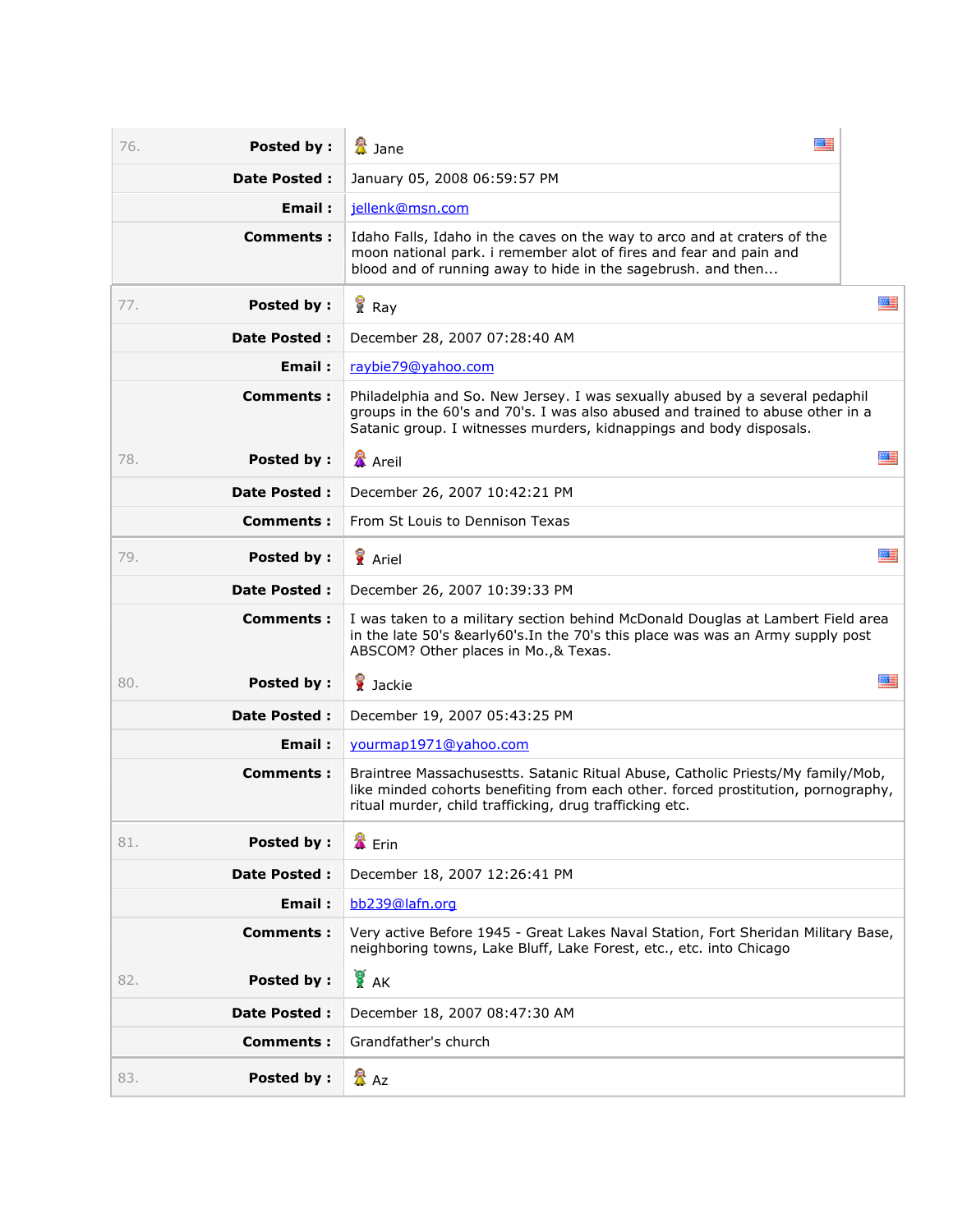| <b>Date Posted:</b>      | December 18, 2007 08:46:54 AM                                                                                                                                                                                                                                                                                                                                                            |  |
|--------------------------|------------------------------------------------------------------------------------------------------------------------------------------------------------------------------------------------------------------------------------------------------------------------------------------------------------------------------------------------------------------------------------------|--|
| Comments:                | My grandparents owned a private island off the FL coast. It was in international<br>waters so laws did not apply and the police couldn't help even if they wanted to<br>help.                                                                                                                                                                                                            |  |
| <b>Posted by:</b><br>84. | <b>叠 A7</b><br>医三                                                                                                                                                                                                                                                                                                                                                                        |  |
| <b>Date Posted:</b>      | December 18, 2007 08:45:28 AM                                                                                                                                                                                                                                                                                                                                                            |  |
| <b>Comments:</b>         | My family was highly connected to WJ and practiced child pornography, child<br>trading, and RA. They traveled all over the US and Mexico with me and a few<br>other kids.                                                                                                                                                                                                                |  |
| <b>Posted by:</b><br>85. | $\degree$ D.P.R.<br><b>WE</b>                                                                                                                                                                                                                                                                                                                                                            |  |
| <b>Date Posted:</b>      | December 15, 2007 03:20:31 PM                                                                                                                                                                                                                                                                                                                                                            |  |
| Comments:                | I was abused by my father and a masonic group he was a part of. It happened<br>between 1968 and 1974 and stopped because he got put in prison for something<br>unrelated. After that he decided stay out of my life till I was grown. By then he<br>was a pathetic old man. He never had day to day contact with me because of<br>divorce. He died 2 years ago and I am still rejoicing. |  |
| <b>Posted by:</b><br>86. | another victim                                                                                                                                                                                                                                                                                                                                                                           |  |
| <b>Date Posted:</b>      | December 10, 2007 09:39:03 AM                                                                                                                                                                                                                                                                                                                                                            |  |
| Email:                   | seaofrainbows@hotmail.com                                                                                                                                                                                                                                                                                                                                                                |  |
| <b>Comments:</b>         | this worries me somewhat. Butwhen the pain of the problem becomes harder<br>than the solution I will be willing to changesatanism causes such horrible<br>damage.                                                                                                                                                                                                                        |  |
| <b>Posted by:</b><br>87. | another victim                                                                                                                                                                                                                                                                                                                                                                           |  |
| <b>Date Posted:</b>      | December 10, 2007 09:37:00 AM                                                                                                                                                                                                                                                                                                                                                            |  |
| Email:                   | seaofrainbows@hotmail.com                                                                                                                                                                                                                                                                                                                                                                |  |
| Comments:                | This is very dangerous, does anyone realize this? satanism is<br>horrible!!!!!!!!!!!!!!!!!!!!                                                                                                                                                                                                                                                                                            |  |

| <b>Posted by:</b><br>88. | $\frac{1}{2}$ tom                                                                                              |
|--------------------------|----------------------------------------------------------------------------------------------------------------|
| <b>Date Posted:</b>      | November 17, 2007 11:24:39 AM                                                                                  |
| Email:                   | jetmac56@gmail.com                                                                                             |
| Comments:                | SRA MkUltra Monarch Delta It screwed up all my associations in life. Been in<br>extensive therapy since 1978   |
| Posted by:<br>89.        | A supporter                                                                                                    |
| <b>Date Posted:</b>      | November 11, 2007 10:44:54 PM                                                                                  |
| Email:                   | biaothanatoi@yahoo.com                                                                                         |
| Comments:                | Mornington Peninsula - many survivors reporting organised ritual abuse around<br>Frankston in the 80s and 90s. |
|                          | The perpetrators set up their own preschool here as well, although the govt shut it                            |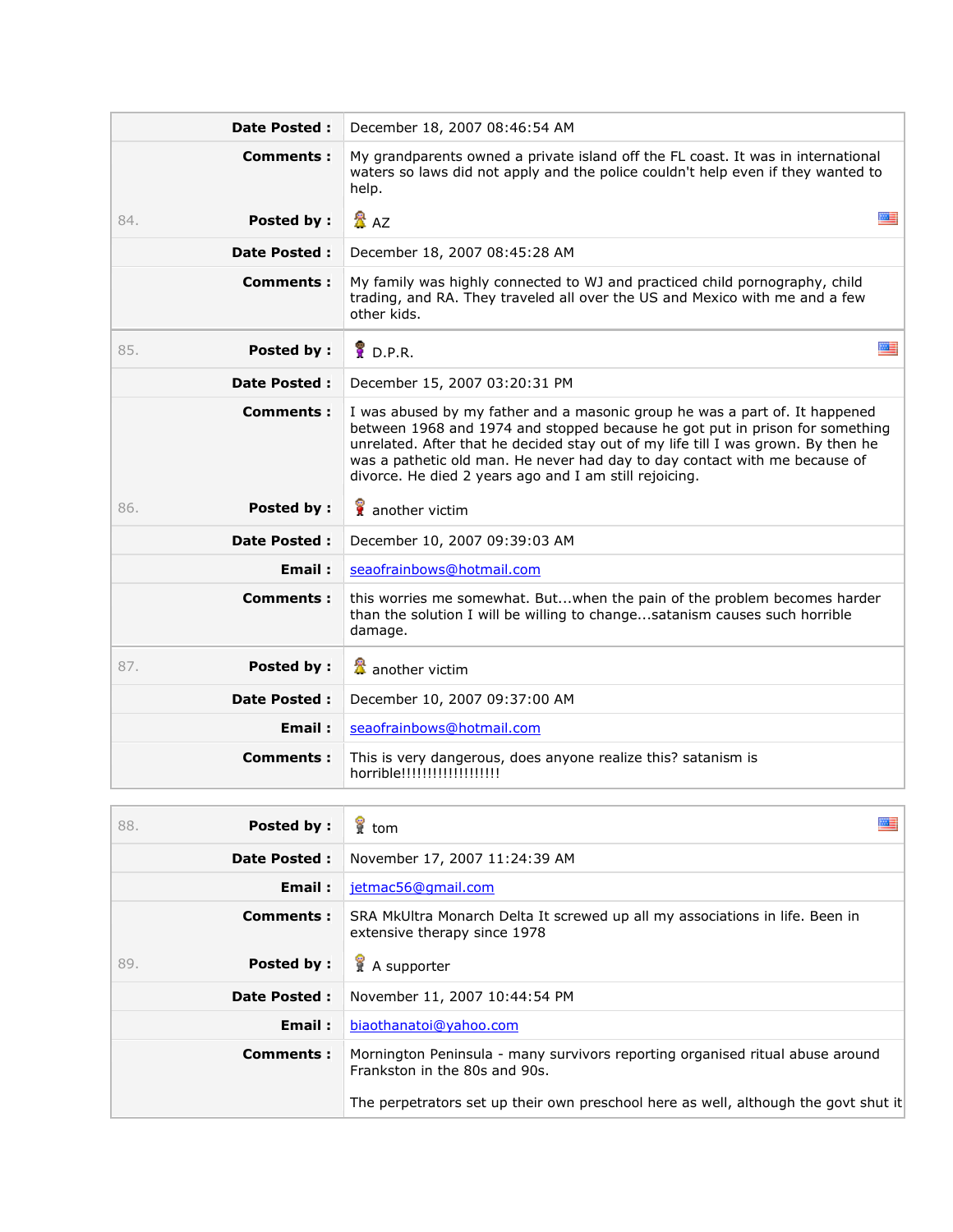|                          | down in 1992 after the kids disclosed abuse, including porn and prostitution. Cops<br>"bungled" the investigation and never pressed charges.                                                                                                                       |
|--------------------------|--------------------------------------------------------------------------------------------------------------------------------------------------------------------------------------------------------------------------------------------------------------------|
|                          | This network is still active in stalking/assaulting victims. There is substantial<br>evidence of police involvement and protection.                                                                                                                                |
| <b>Posted by:</b><br>90. | 盘」<br>驚魔                                                                                                                                                                                                                                                           |
| <b>Date Posted:</b>      | November 01, 2007 08:46:55 AM                                                                                                                                                                                                                                      |
| <b>Comments:</b>         | gloucestershire                                                                                                                                                                                                                                                    |
| Posted by:<br>91.        | 严<br>Lisa Tobe                                                                                                                                                                                                                                                     |
| <b>Date Posted:</b>      | October 16, 2007 11:26:12 PM                                                                                                                                                                                                                                       |
| Comments:                | My abuse happened with people from Louisville, KY                                                                                                                                                                                                                  |
| Posted by:<br>92.        | ្រី<br>រ<br>四三                                                                                                                                                                                                                                                     |
| <b>Date Posted:</b>      | October 12, 2007 04:58:06 PM                                                                                                                                                                                                                                       |
| <b>Comments:</b>         | My history of RAT began when I was about 2 or so in Kaneohe Bay, Oahu, Hawaii.<br>I was raised in a military family (Marines) and moved frequently, so other<br>locations included the areas around: 29 Palms, CA; Pensecola, FL; Beaufort, SC;<br>and Central NY. |
| Posted by:<br>93.        | <b>叠 A</b><br>羅三                                                                                                                                                                                                                                                   |
| <b>Date Posted:</b>      | October 02, 2007 09:12:55 AM                                                                                                                                                                                                                                       |
| <b>Comments:</b>         | generational satanic ritual abuse--Seattle, Washington. Been trying to recover for<br>15years. Dealing with programming. and parts. Very difficult. Love you ALL. Let us<br>ALL hang on !                                                                          |
| <b>Posted by:</b><br>94. | ÷.<br>dead inside                                                                                                                                                                                                                                                  |
| Date Posted :            | September 30, 2007 06:02:25 AM                                                                                                                                                                                                                                     |
| <b>Comments:</b>         | bad sra both in east melb suburbs and east of sydney in 60, 70s and 80s involves<br>free masons and army personal                                                                                                                                                  |
| 95.<br><b>Posted by:</b> | 墨<br><b>A</b> Suzanne                                                                                                                                                                                                                                              |
| <b>Date Posted:</b>      | September 23, 2007 02:24:14 PM                                                                                                                                                                                                                                     |
| Email:                   | suzannepuckett@cincyscreenwriter.com                                                                                                                                                                                                                               |
| <b>Website URL:</b>      | http://www.cincyscreenwriter.com                                                                                                                                                                                                                                   |
| Comments:                | Ritual abuse/torture happened to me in hebron, KY in a "program" called Kids<br>Helping Kids which is a derivative of the program Straight Incorporated.                                                                                                           |
| <b>Posted by:</b><br>96. | <b>R</b> MM<br>羅                                                                                                                                                                                                                                                   |
| <b>Date Posted:</b>      | September 03, 2007 07:21:42 PM                                                                                                                                                                                                                                     |
| Comments:                | Multigeneraltional abuse in New Providence, NJ and Bayonne, NJ.                                                                                                                                                                                                    |
| 97.<br>Posted by:        | <b>A</b> CM                                                                                                                                                                                                                                                        |
| Date Posted :            | September 03, 2007 07:19:38 PM                                                                                                                                                                                                                                     |